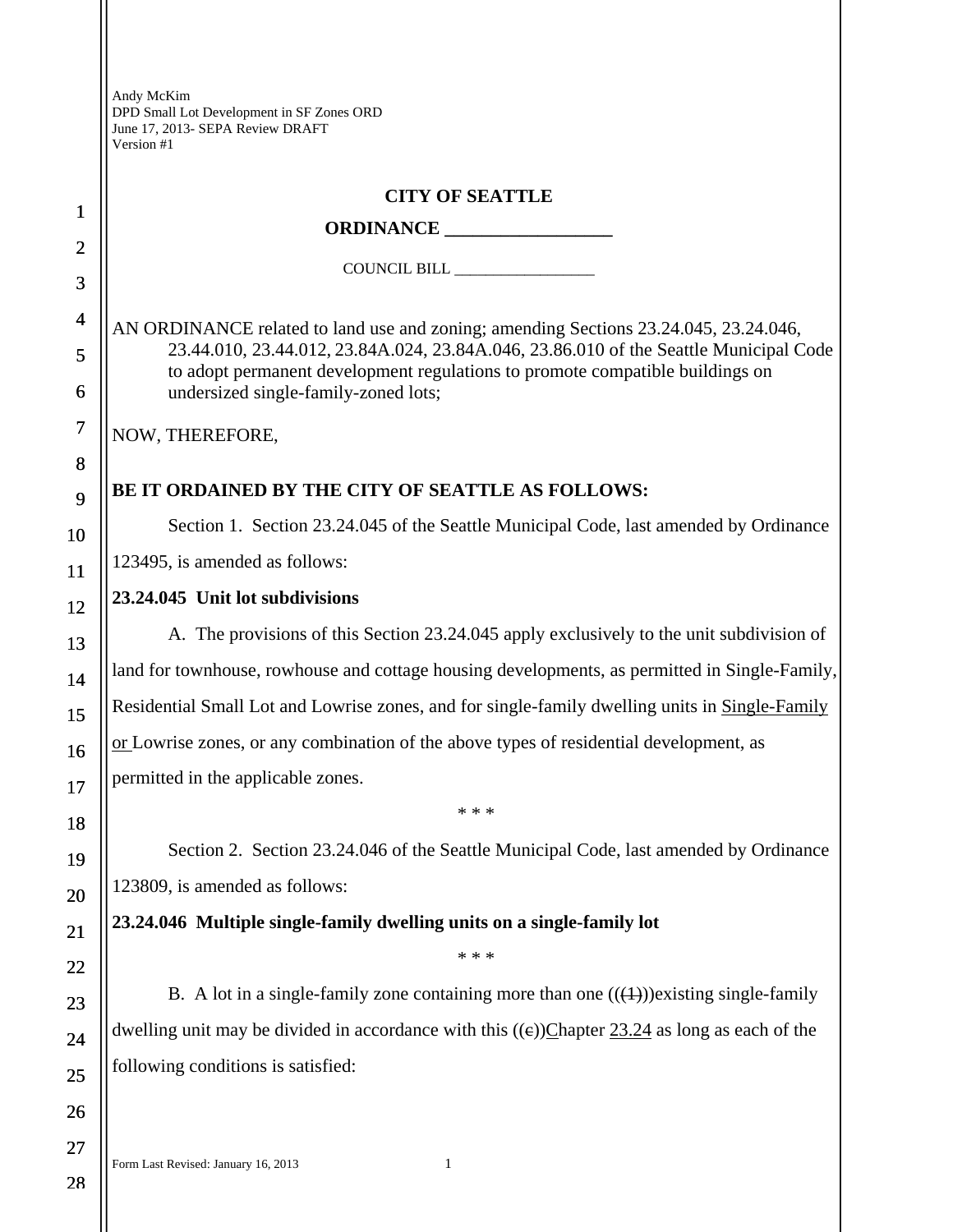Form Last Revised: January 16, 2013 2 1 2 3 4 5 6 7 8 9 10 11 12 13 14 15 16 17 18 19 20 21 22 23 24 25 26 27 1. Each existing single-family dwelling unit was legally established by permit or is eligible to be established as a nonconforming development in accordance with Section 23.42.102, Establishing nonconforming status; 2. Each existing single-family dwelling unit was constructed prior to February 20, 1982; 3. Each resulting lot has one( $(\langle 1 \rangle)$ ), but no more than one( $(\langle 1 \rangle)$ ), existing singlefamily dwelling unit; 4. Parking is provided in accordance with Section 23.44.016, Parking location and access, unless the Director determines that at least one  $((+))$  of the following conditions is present: a. Providing parking accessory to an existing single-family dwelling unit is undesirable or impractical because of the location of an environmentally critical area, existing drainage patterns, natural features such as significant trees, or access to a resulting or adjacent lot; or b. The short subdivision cannot be configured to provide parking in compliance with Section 23.44.016; If the Director determines that at least one  $((+))$  of the foregoing conditions is present, the Director may waive or modify the parking requirements of Section 23.44.016 as long as the short subdivision does not reduce the number of off-street parking spaces existing prior to the short subdivision. In connection with such waiver or modification, the Director may require access and parking easements as conditions of approval of the short subdivision; and 5. Each resulting lot conforms to all other development standards of the zone unless the Director determines that the short subdivision cannot be approved if such standards are strictly applied and modification or waiver of some or all of such standards would further the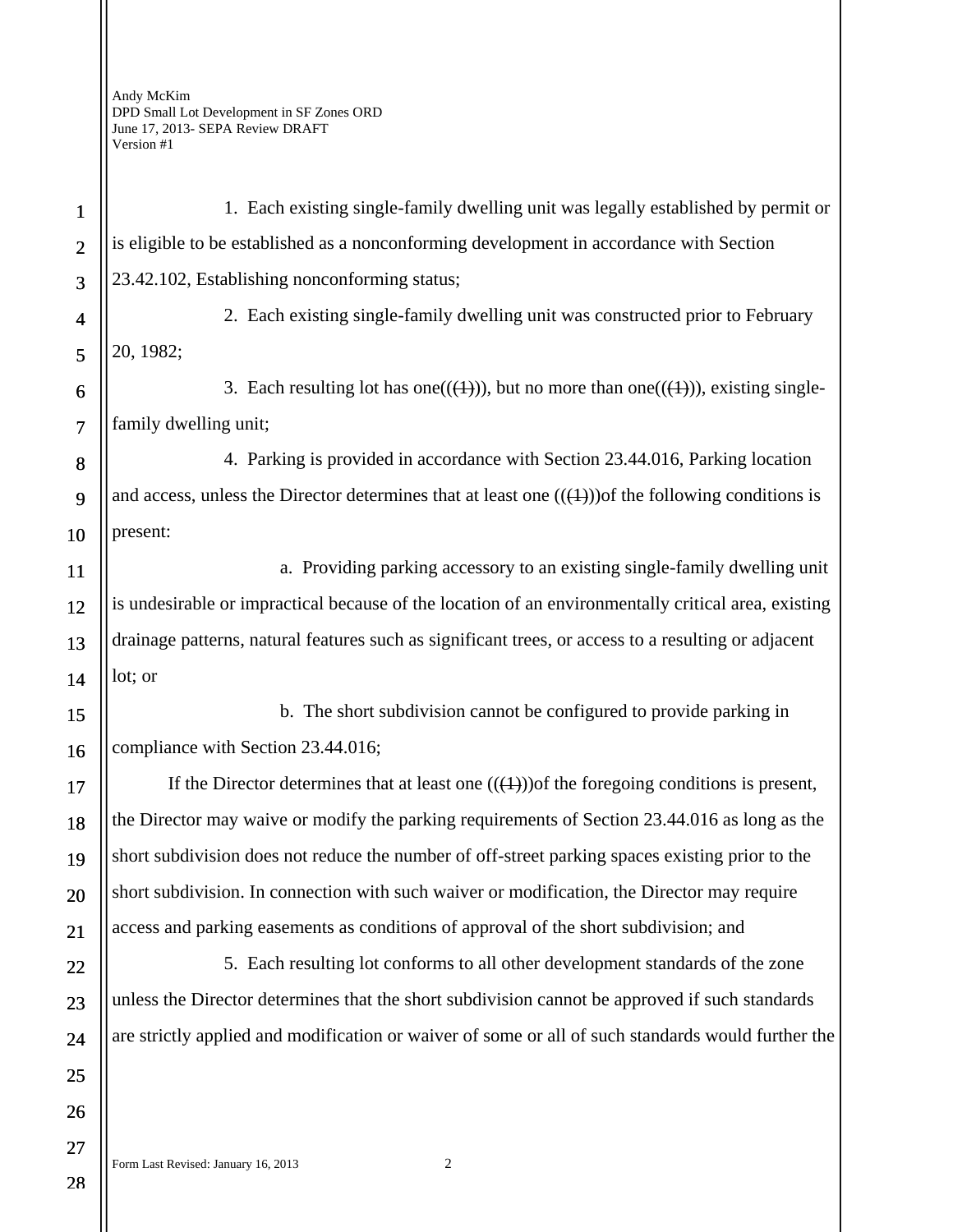| $\mathbf{1}$             | public interest. If the Director makes such determination, then the Director may waive or modify                |
|--------------------------|-----------------------------------------------------------------------------------------------------------------|
| $\overline{2}$           | development standards, provided that:                                                                           |
| 3                        | a. Each existing single-family dwelling unit shall be set back at least                                         |
| $\overline{\mathcal{A}}$ | $((\text{three-}))3((\text{))})$ feet from each common lot line in the short subdivision; and                   |
| 5                        | b. No resulting lot shall be smaller than ((one thousand eight hundred                                          |
| 6                        | $(1,800(1))$ square feet in area.                                                                               |
| $\tau$                   | c. If a structure does not meet development standards as a result of a                                          |
| 8                        | waiver or modification under this subsection 23.24.046.B the structure shall be regulated as                    |
| 9                        | nonconforming to those standards, in accordance with Section 23.42.112.                                         |
| 10                       | * * *                                                                                                           |
| 11                       | D. ((Short subdivision of a lot under))When property is divided according to this Section                       |
| 12                       | 23.24.046, the Director may waive or modify ((is exempt from)) the requirements of subsection                   |
| 13                       | 23.24.040.A.9, ((unless a lot is created that does not have an existing single family dwelling                  |
| 14                       | unit)) to the extent necessary to meet the standards of subsection 23.24.046.B.                                 |
| 15                       | Section 3. Subsection 23.44.010 of the Seattle Municipal Code, last amended by                                  |
| 16                       | Ordinance 123978, is amended as follows:                                                                        |
| 17                       | 23.44.010 Lot requirements                                                                                      |
| 18                       | * * *                                                                                                           |
| 19                       | B. Exceptions to $((M))$ minimum $((L))$ lot $((A))$ area $((R))$ requirements. The following                   |
| 20                       | exceptions to minimum lot area requirements are allowed, ((subject to the development standards                 |
| 21                       | for undersized lots in subsection 23.44.010.C <sub>7</sub> )) except as limited under subsection 23.44.010.B.2: |
| 22                       | 1. A lot that does not satisfy the minimum lot area requirements of its zone may                                |
| 23                       | be developed or redeveloped ((separately)) under one of the following circumstances:                            |
| 24                       | a. "The Seventy-Five/Eighty Rule"                                                                               |
| 25                       |                                                                                                                 |
| 26                       |                                                                                                                 |
| 27                       | Form Last Revised: January 16, 2013<br>3                                                                        |
|                          |                                                                                                                 |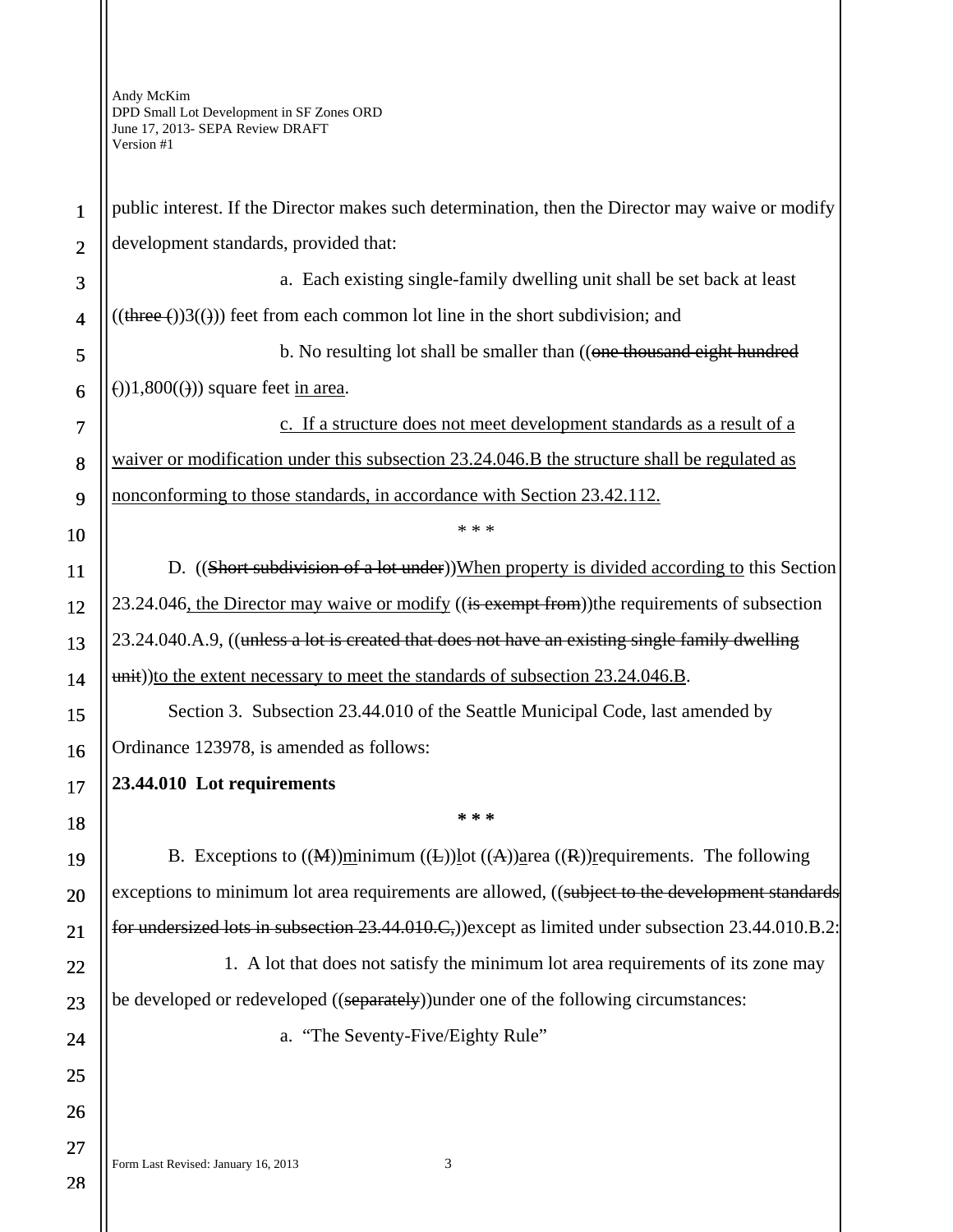$\mathsf{I}$ 

| 1              | $((1)$ If the lot was established as a separate building site in the                                |
|----------------|-----------------------------------------------------------------------------------------------------|
| $\overline{2}$ | public records of the county or City prior to July 24, 1957, by deed, contract of sale, mortgage,   |
| 3              | property tax segregation, platting or building permit and has an area of at least 75 percent of the |
| $\overline{4}$ | minimum required lot area and at least 80 percent of the mean lot area of the lots on the same      |
| 5              | block face and within the same zone in which the lot is located (Exhibit A for 23.44.010), or       |
| 6              | 2) If the lot is or was created by subdivision, short subdivision or                                |
| $\overline{7}$ | lot boundary adjustment, is at least 75 percent of the minimum required lot area, and is at least   |
| 8              | 80 percent of the mean lot area of the lots on the same block face within which the lot will be     |
| 9              | located and within the same zone (Exhibit A for 23.44.010).)                                        |
| 10             | The Seventy-Five Eighty Rule lot area exception may be applied to allow separate development        |
| 11             | of lots already in existence in their current configuration, or new lots resulting from a full      |
| 12             | subdivision, short subdivision or lot boundary adjustment. In order to qualify, a lot must have an  |
| 13             | area at least 75 percent of the minimum required for the zone and also at least 80 percent of the   |
| 14             | mean area of the lots within the same block front, subject to the following qualifications:         |
|                |                                                                                                     |
| 15             | 1) In order to be counted as a separate lot for the purposes of                                     |
| 16             | calculating the mean area of the lots on a block front, a lot must be entirely within a Single      |
| 17             | Family zone, must either be developed as a separate building site or else currently qualify for     |
| 18             | separate development, and must have at least ten feet of frontage on the street along which the     |
| 19             | calculation is applied.                                                                             |
| 20             | 2) Lots developed with institutional uses, parks or nonconforming                                   |
| 21             | nonresidential uses may be excluded from the calculation, however there must be at least one lot    |
| 22             | on the block front used for the calculation other than the property that is the subject of the      |
| 23             | platting action or building permit application applying this exception.                             |
| 24             |                                                                                                     |
| 25             |                                                                                                     |
| 26             |                                                                                                     |
| 27             | Form Last Revised: January 16, 2013<br>4                                                            |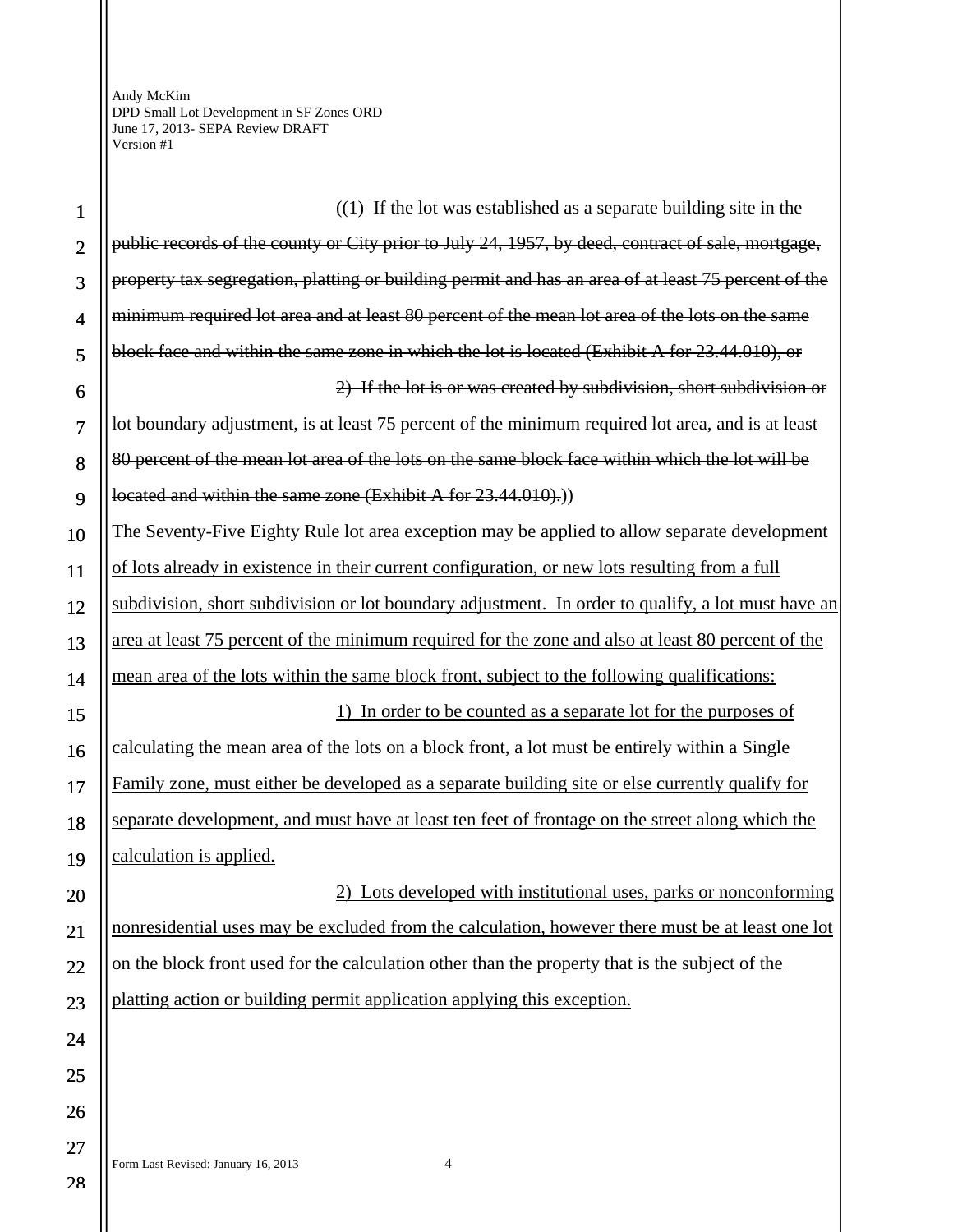1 2 3 4 5 6 7 8 9 10 11 12 13 14 15 16 17 18 19 20 21 22 23 24 25 26 27 3) For purposes of this subsection 23.44.010.B.1.a, if the platting pattern is irregular, the Director will determine which lots are included within a block  $((\text{face})$ front. 4) A determination whether a lot qualifies for this exception shall be made on the basis of facts in existence as of the date of application for a short plat or building permit for that lot. 5) New lots created pursuant to subsection 23.44.010.B.1.a.2 shall comply with the following standards: a) for a lot that is subdivided or short platted, the configuration requirements of subsections 23.22.100.C.3 and 23.24.040.A.9 or with the modification provisions of subsections 23.22.100.D and 23.24.040.B, as applicable; or b) for an existing lot that is reconfigured under the provisions of Chapter 23.28, the configuration requirements of subsection 23.28.030.A.3 or with the  $((\text{or})$ )modification provisions of subsection 23.28.030.A.4. b. The lot area deficit is the result of a dedication or sale of a portion of the lot to the City or  $((s))$ State for street or highway purposes, payment was received for only that portion of the lot, and the lot area remaining is at least( $(50$  percent of the minimum required)) 2,500 square feet. c. The lot would qualify as a legal building site under subsection 23.44.010.B but for a reduction in the lot area due to court-ordered adverse possession, and the amount by which the lot was so reduced was less than 10 percent of the former area of the lot. This exception does not apply to lots reduced to less than ((50 percent of the minimum area required under subsection 23.44.010.A))2,500 square feet in area. d. "The Historic Lot Exception." The lot has an area ((at least 50 percent of the minimum required under section 23.44.010.A) of at least 2,500 square feet, and was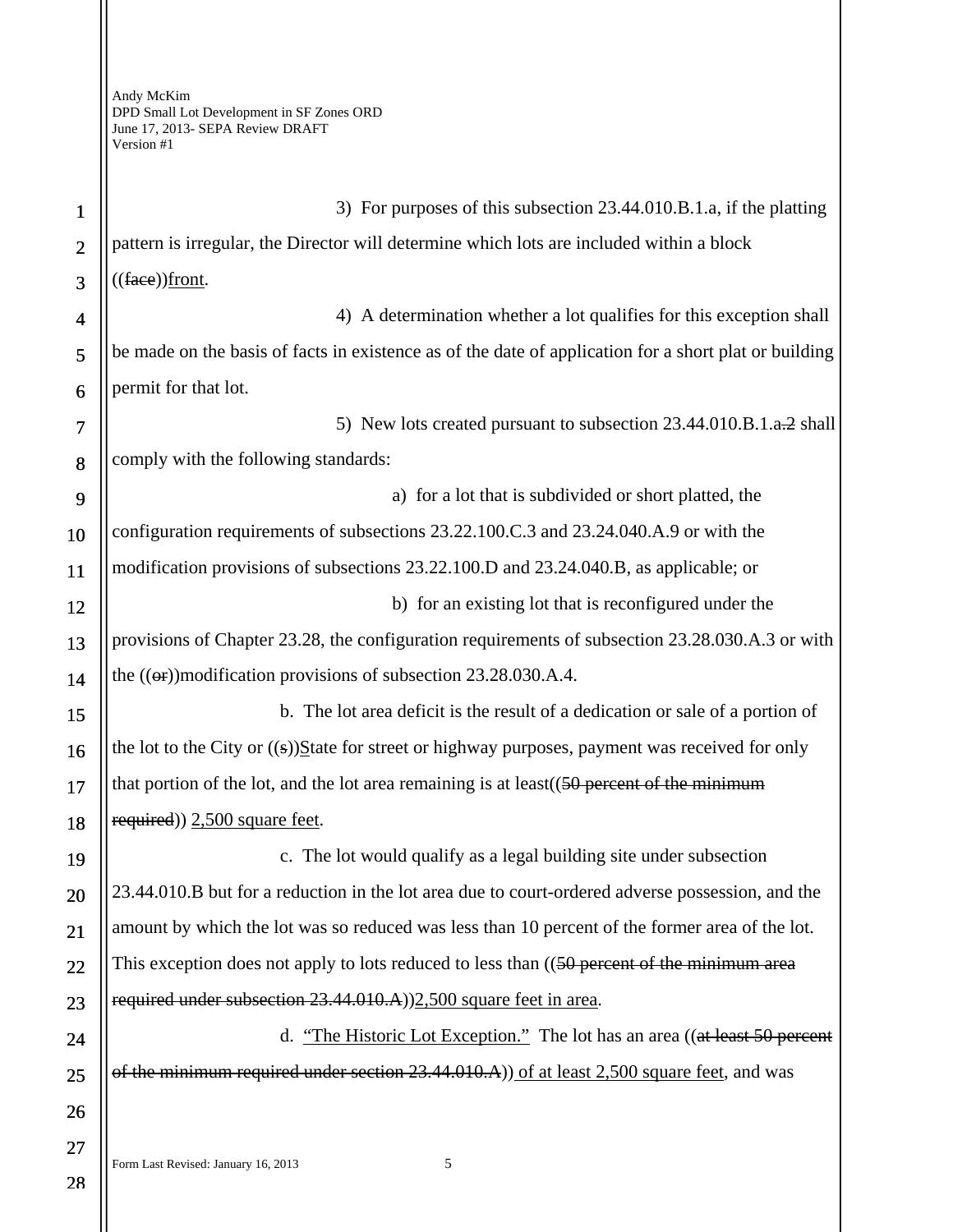1

2

3

4

5

6

7

8

9

10

11

12

13

14

15

16

17

18

19

20

21

22

23

24

25

26

27

established as a separate building site in the public records of the  $((e))$ County or City prior to July 24, 1957, by deed, contract of sale, mortgage, platting or building permit, ((and falls into one of the following categories))subject to the following limitations:

 $((1)$  The lot has not been held in common ownership with any contiguous lot after January 17, 1987, or

2) The lot is or has been held in common ownership with a contiguous lot after January 17, 1987 and is or has been developed with a principal structure that is wholly within the lot's boundaries, but only if no portion of any contiguous lot is required to meet the least restrictive of lot area, lot coverage, setback or yard requirements that were in effect at the time of the original construction of the principal structure, at the time of its subsequent additions, or that are in effect at the time of redevelopment of the lot (Exhibit B for 23.44.010), or

3) The lot is or has been held in common ownership with a contiguous lot after January 17, 1987 and is not developed with all or part of a principal structure, but only if no portion of the lot is required to meet the least restrictive of lot area, lot coverage, setback or yard requirements that were in effect for a principal structure on the contiguous lot at the time of the construction of the principal structure, at the time of its subsequent additions, or that are in effect at the time of the development of the lot (Exhibit B for 23.44.010). If any portion of the lot to be developed has been used to meet the parking requirement in effect for a principal structure on a contiguous lot, such parking requirement must continue to be met on the lot to be developed or alternative parking that meets the requirements of this Land Use Code must be provided for the contiguous lot.

4) For purposes of subsection 23.44.010.B.1.d, removal of all or any part of a principal structure or destruction by fire or act of nature on or after January 18, 1987, does not qualify the lot for this minimum lot area exception (Exhibit C for 23.44.010)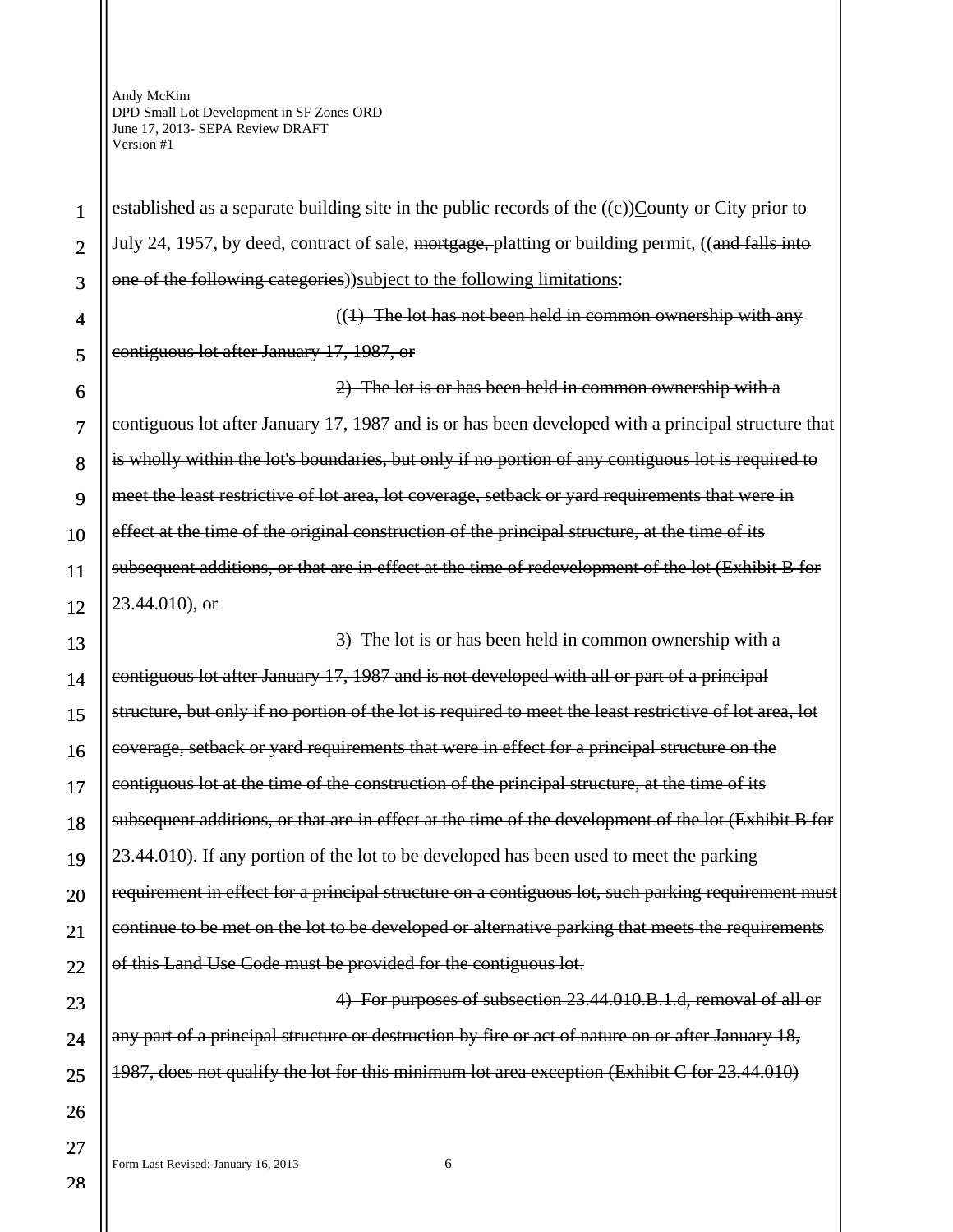| $\mathbf{1}$   | except that minor features containing no interior floor area including but not limited to eaves and      |
|----------------|----------------------------------------------------------------------------------------------------------|
| $\overline{2}$ | unenclosed decks extending onto an adjacent property do not serve to tie the properties together         |
| 3              | for purposes of this exception, and these features may be removed to allow separate development          |
| $\overline{4}$ | of the lots if they otherwise qualify; or))                                                              |
| 5              | A lot is considered to have been established as a separate                                               |
| 6              | building site by deed or contract of sale only if, as a result of that transaction, the lot was held, or |
| $\overline{7}$ | was under contract to be held, under separate ownership from all abutting lots.                          |
| 8              | 2) If two contiguous lots have been held in common ownership at                                          |
| 9              | any time after January 18, 1987, and a principal structure extends onto or over both lots, neither       |
| 10             | lot qualifies for the exception. If the principal structure does not extend onto or over both lots,      |
| 11             | but both were used to meet yard or lot coverage standards in effect at the time the structure was        |
| 12             | built or expanded, neither lot qualifies for the exception unless the vacant lot is not needed to        |
| 13             | meet the current standards.                                                                              |
| 14             | 3) Lots that do not otherwise qualify for this exception cannot                                          |
| 15             | qualify as a result of removal of all or part of a principal structure or destruction by fire or act of  |
| 16             | nature on or after January 18, 1987, except that lots may qualify as a result of removal of minor        |
| 17             | features containing no interior space, including but not limited to eaves and unenclosed decks.          |
| 18             | 4) If two or more abutting lots with a mean area less than 3,200                                         |
| 19             | square feet were under common ownership and undeveloped with any principal structure as of               |
| 20             | February 1, 2013, and no permit application was submitted for separate development of any of             |
| 21             | the lots prior to that date, no more than one of those lots may qualify for the lot area exception in    |
| 22             | this subsection 23.44.010.B.1.d.                                                                         |
| 23             | 5) If parking for a principal structure on one lot has been provided                                     |
| 24             | on an abutting lot, and that parking is required under Chapter 23.54, the parking requirement for        |
| 25             |                                                                                                          |
| 26             |                                                                                                          |
| 27             |                                                                                                          |
| 28             | $\boldsymbol{7}$<br>Form Last Revised: January 16, 2013                                                  |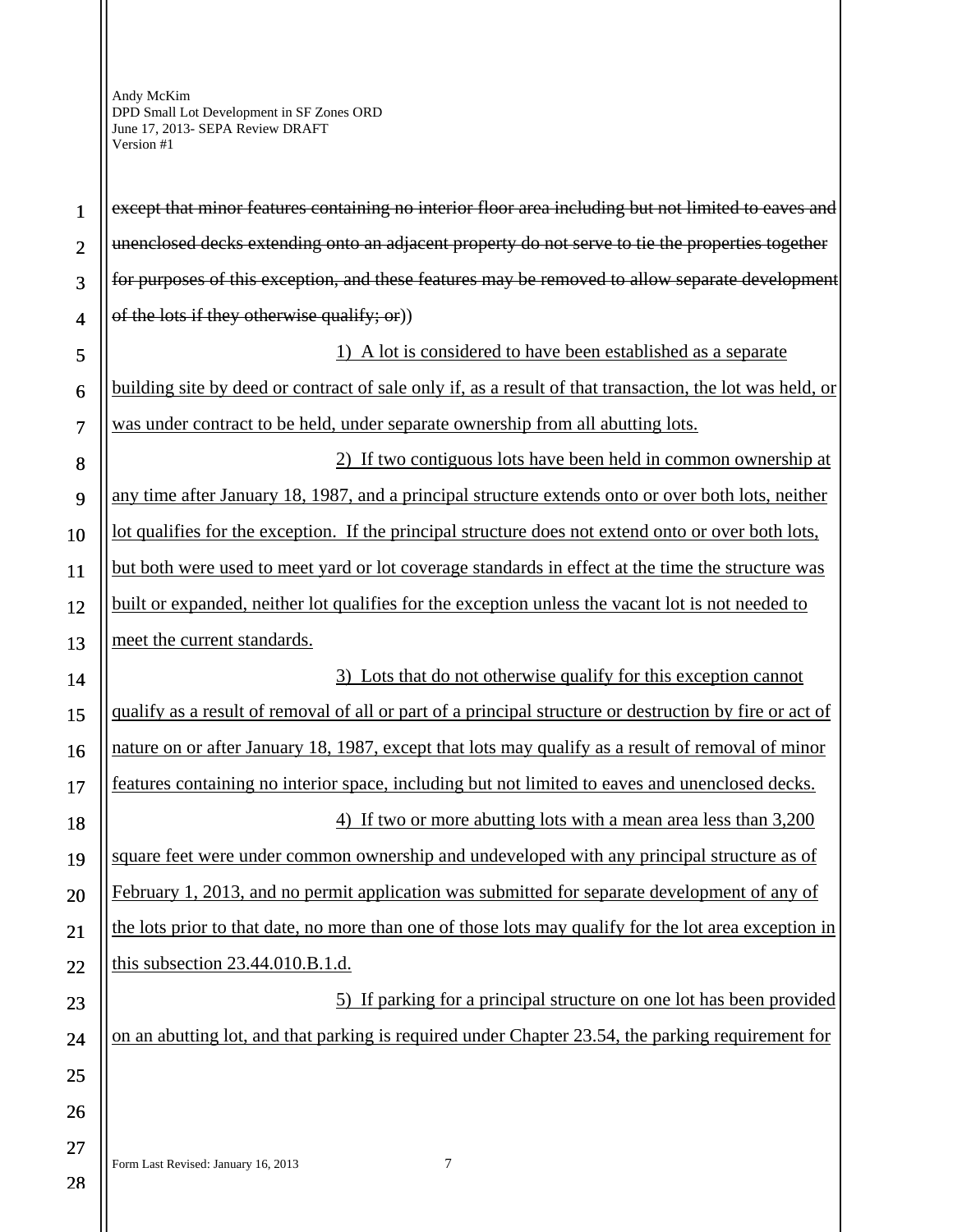| $\mathbf{1}$   | the house must be legally met on the same lot as the existing principal structure in order for       |  |
|----------------|------------------------------------------------------------------------------------------------------|--|
| $\overline{2}$ | either lot to qualify for the exception.                                                             |  |
| 3              | 6) The structure depth of any structure on a lot that meets the                                      |  |
| $\overline{4}$ | conditions outlined in subsection 23.44.010.B.1.d but has a total area less than 3,200 square feet   |  |
| 5              | shall not exceed two times the width of the lot. If a side yard easement is provided according to    |  |
| 6              | subsection 23.44.014.D.3, then the area of the easement may be included as a part of the width of    |  |
| $\overline{7}$ | the lot, for purposes of compliance with this subsection 23.44.010.C.3.                              |  |
| 8              | e. The lot is within a Clustered Housing Planned Development pursuant                                |  |
| 9              | to Section 23.44.024, a Planned Residential Development pursuant to Section 23.44.034, or a          |  |
| 10             | development approved as an environmentally critical areas conditional use pursuant to Section        |  |
| 11             | 25.09.260.                                                                                           |  |
| 12             | f. The lot is or was created by short subdivision of a lot containing more                           |  |
| 13             | than one existing single family dwelling unit pursuant to Section 23.24.046.                         |  |
| 14             | g. If a lot qualifies for an exception to the lot area requirement under                             |  |
| 15             | subsections a, b, c or d of this subsection 23.44.010.B.1, the boundaries between that lot and       |  |
| 16             | contiguous lots on the same block face that also currently qualify for separate development may      |  |
| 17             | be adjusted through the lot boundary adjustment process in a way that maintains the existing lot     |  |
| 18             | areas, increases the area of a qualifying substandard lot without reducing another lot below the     |  |
| 19             | minimum, or causes the areas of the lots to become more nearly equal, provided that the number       |  |
| 20             | of parcels qualifying for separate development is not increased. Lots resulting from such a lot      |  |
| 21             | boundary adjustment that do not meet the minimum lot area requirement qualify for an exception       |  |
| 22             | to that requirement.                                                                                 |  |
| 23             | 2. Limitations $((.)$                                                                                |  |
| 24             | a. Development may occur on a substandard lot containing a riparian                                  |  |
| 25             | corridor, a shoreline habitat and shoreline habitat buffer, a wetland and wetland buffer, or a steep |  |
| 26             |                                                                                                      |  |
| 27             |                                                                                                      |  |
| 28             | 8<br>Form Last Revised: January 16, 2013                                                             |  |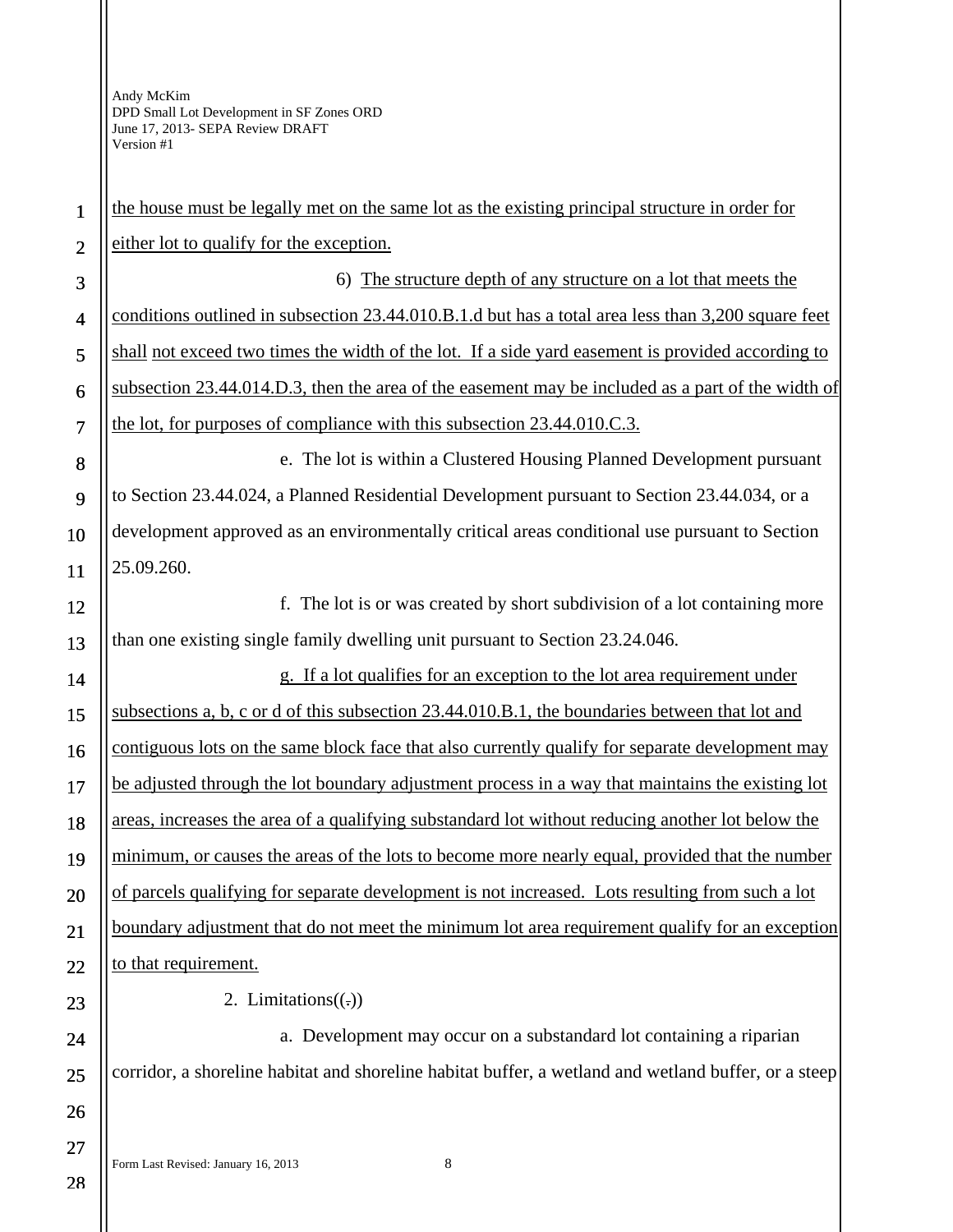| $\mathbf{1}$   | slope and steep slope buffer pursuant to the provisions of Chapter 25.09, Regulations for            |                                                                       |  |
|----------------|------------------------------------------------------------------------------------------------------|-----------------------------------------------------------------------|--|
| $\overline{2}$ | Environmentally Critical Areas, if the following conditions apply:                                   |                                                                       |  |
| 3              | 1) The substandard lot is not held in common ownership with an                                       |                                                                       |  |
| $\overline{4}$ | ((adjacent))abutting lot or lots at any time after October 31, 1992, or                              |                                                                       |  |
| 5              | 2) The substandard lot is held in common ownership with an                                           |                                                                       |  |
| 6              | ((adjacent))abutting lot or lots, or has been held in common ownership at any time after October     |                                                                       |  |
| $\overline{7}$ | 31, 1992, if proposed and future development will not intrude into the environmentally critical      |                                                                       |  |
| 8              | area or buffer.                                                                                      |                                                                       |  |
| 9              |                                                                                                      | b. Lots on totally submerged lands do not qualify for any minimum lot |  |
| 10             | area exceptions.                                                                                     |                                                                       |  |
| 11             | ((C. Development of any principal structure on lots that meet the conditions outlined in             |                                                                       |  |
| 12             | subsection 23.44.010.B.1.d but have a total area less than 3,750 square feet shall comply with the   |                                                                       |  |
| 13             | height standards of Section 23.44.012.A.3.                                                           |                                                                       |  |
| 14             | $E(E)$ . Maximum ((E))lot ((E))coverage. The maximum lot coverage permitted for                      |                                                                       |  |
|                |                                                                                                      |                                                                       |  |
| 15             | principal and accessory structures is as follows:                                                    |                                                                       |  |
| 16             | <b>Lot Size</b>                                                                                      | <b>Maximum Lot Coverage</b>                                           |  |
| 17             | Less than $5,000$ square feet (sq. ft.)                                                              | 1,000 sq. ft. $((+))$ plus 15 $((\%)$ ) percent of                    |  |
| 18             |                                                                                                      | lot area                                                              |  |
| 19             | 5,000 sq. ft. or more                                                                                | $35(\frac{6}{9})$ percent of lot area                                 |  |
| 20             | For purposes of computing maximum lot coverage, only those portions of a lot that measure at         |                                                                       |  |
| 21             | least 10 feet in ((any direction)) all directions shall be included in lot coverage calculations,    |                                                                       |  |
| 22             | except for portions of a lot that are used for access or that are granted a waiver under subsections |                                                                       |  |
| 23             | 23.22.100.D, 23.24.040.B, or 23.28.030.A.4 for the purpose of providing access.                      |                                                                       |  |
| 24             | $((E))D.$ Lot $((C))$ coverage $((E))$ exceptions $((.)$                                             |                                                                       |  |
| 25             |                                                                                                      |                                                                       |  |
| 26             |                                                                                                      |                                                                       |  |
| 27             | $\boldsymbol{9}$<br>Form Last Revised: January 16, 2013                                              |                                                                       |  |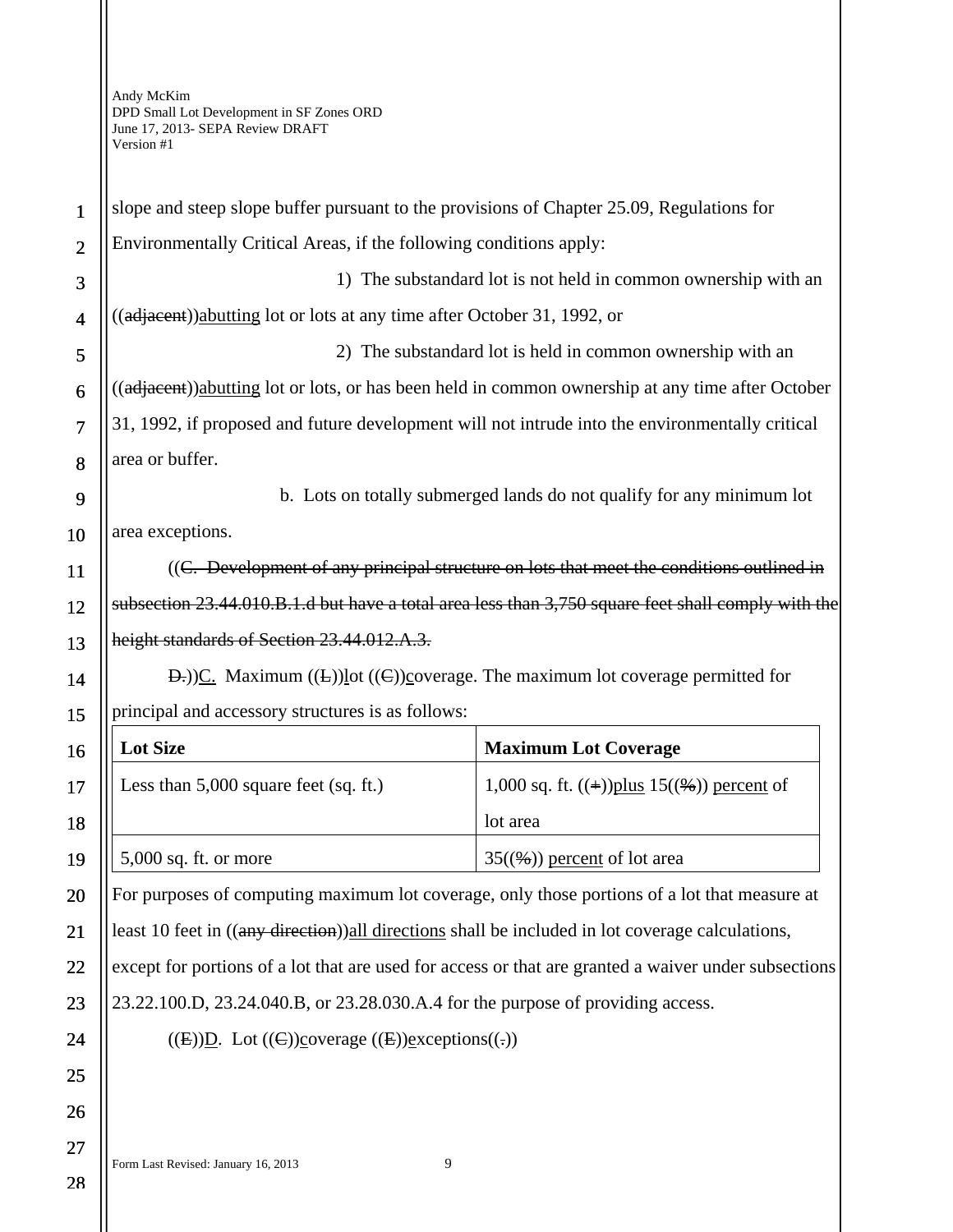| $\mathbf{1}$   | 1. Lots $((A))$ abutting $((A))$ alleys. For purposes of computing the lot coverage |  |  |
|----------------|-------------------------------------------------------------------------------------|--|--|
| $\overline{2}$ | only:                                                                               |  |  |
| 3              | a. The area of a lot with an alley or alleys abutting any lot line may be           |  |  |
| $\overline{4}$ | increased by $\frac{1}{2}$ of the width of the abutting alley or alleys.            |  |  |
| 5              | b. The total lot area for any lot may not be increased by the provisions of         |  |  |
| 6              | this $((s))$ Section 23.44.010 by more than 10 percent.                             |  |  |
| $\overline{7}$ | 2. Special ((S) structures and ((P)) portions of ((S)) structures. The following    |  |  |
| 8              | structures and portions of structures are not counted in lot coverage calculations: |  |  |
| 9              | a. Access $((\mathbf{B}))$ bridges. Uncovered, unenclosed pedestrian bridges 5 feet |  |  |
| 10             | or less in width and of any height necessary for access;                            |  |  |
| 11             | b. Barrier-free $((A))$ access. Ramps or other access for the disabled or           |  |  |
| 12             | elderly that comply with Washington State Building Code, Chapter 11;                |  |  |
| 13             | c. Decks. Decks or parts of a deck that are 36 inches or less above                 |  |  |
| 14             | existing grade;                                                                     |  |  |
| 15             | d. Freestanding $((S))$ structures and $((B))$ bulkheads. Fences, freestanding      |  |  |
| 16             | walls, bulkheads, signs and other similar structures;                               |  |  |
| 17             | e. Underground $(\mathbf{S})$ structures. An underground structure, or              |  |  |
| 18             | underground portion of a structure;                                                 |  |  |
| 19             | f. Eaves and $((G))$ gutters. The first 36 inches of eaves and gutters that         |  |  |
| 20             | project from principal and accessory structures;                                    |  |  |
| 21             | g. Solar collectors and swimming pools. Solar collectors that comply with           |  |  |
| 22             | Section 23.44.046 and swimming pools that comply with Section 23.44.044.            |  |  |
| 23             |                                                                                     |  |  |
| 24             |                                                                                     |  |  |
| 25             |                                                                                     |  |  |
| 26             |                                                                                     |  |  |
| 27             | 10<br>Form Last Revised: January 16, 2013                                           |  |  |
| 28             |                                                                                     |  |  |
|                |                                                                                     |  |  |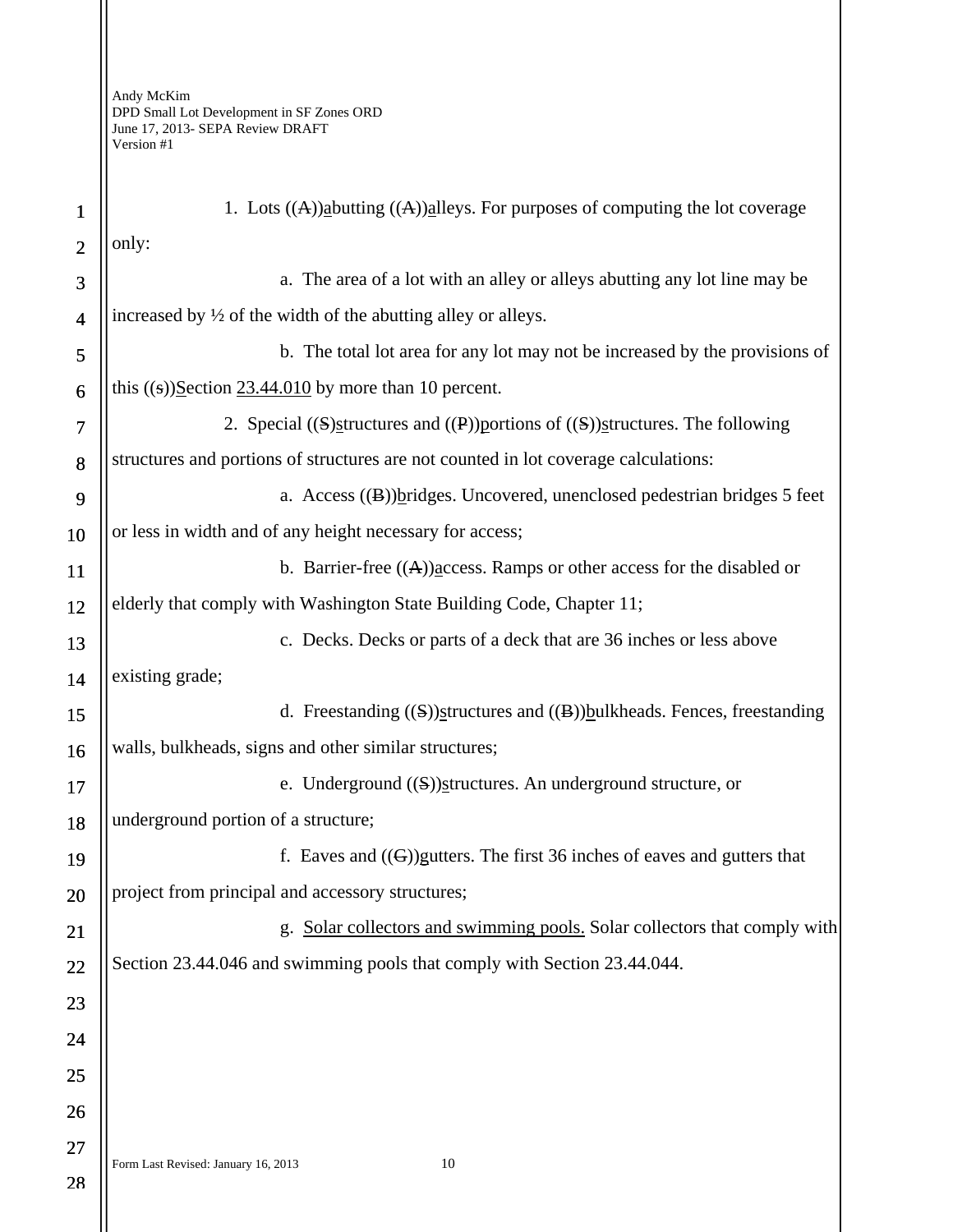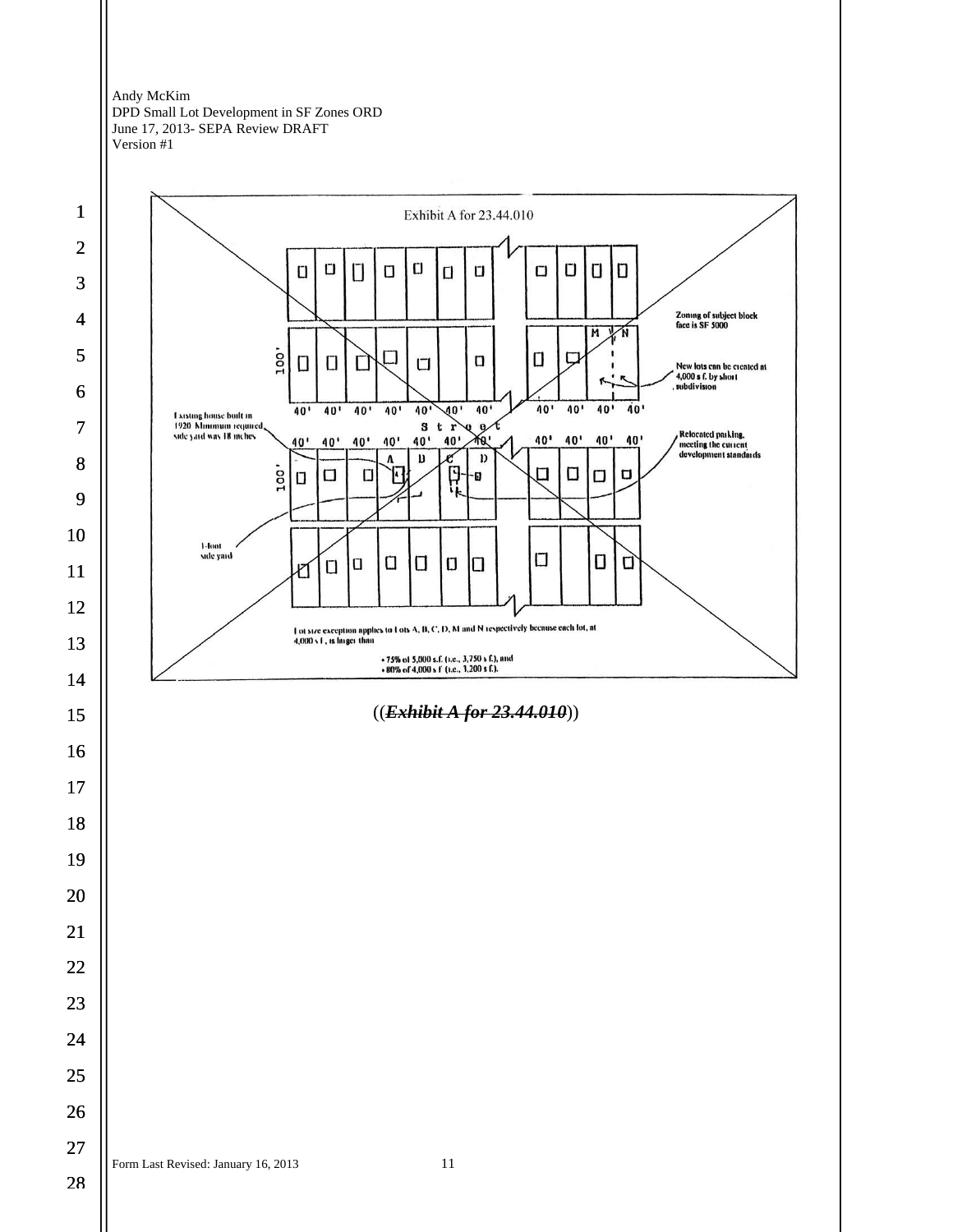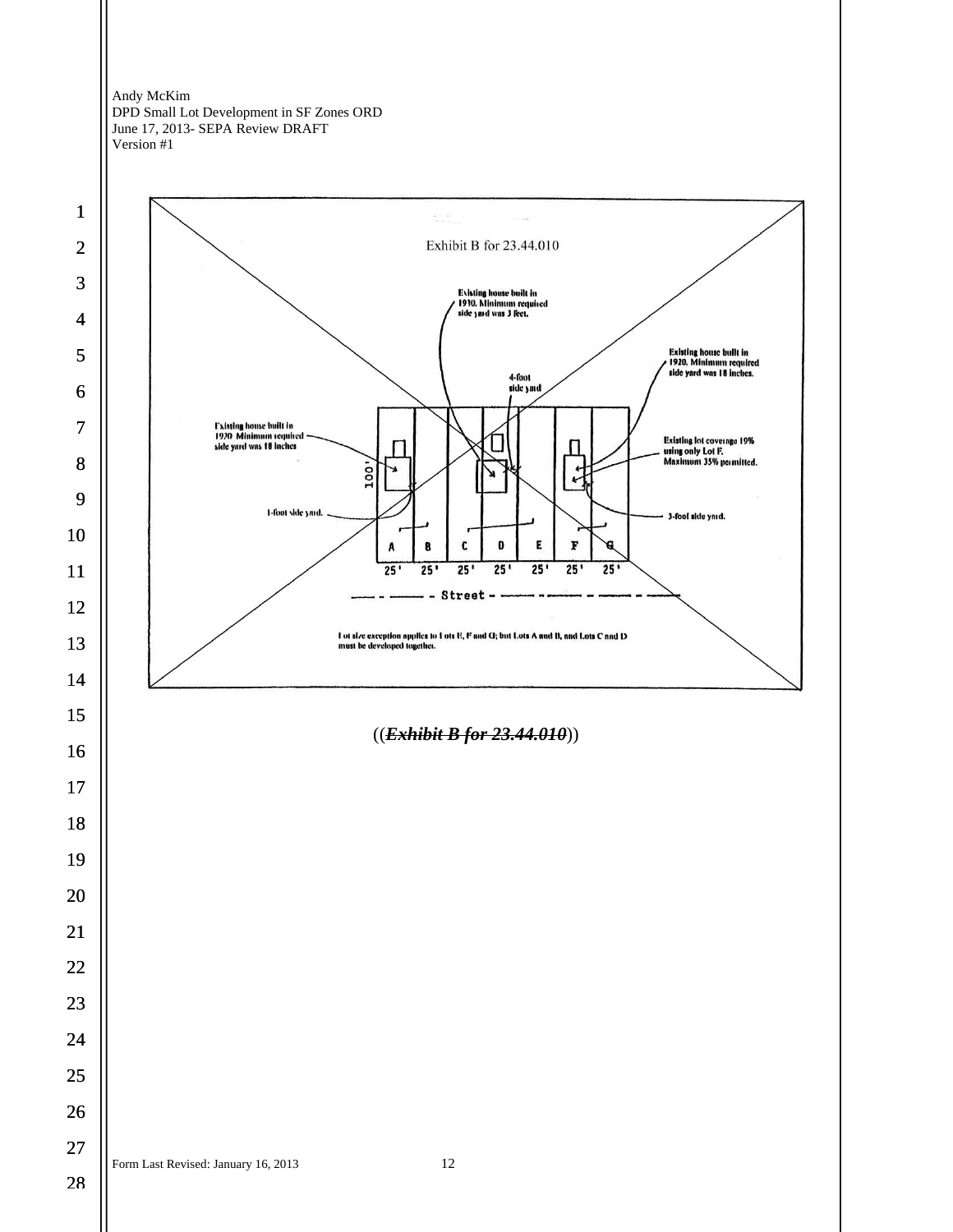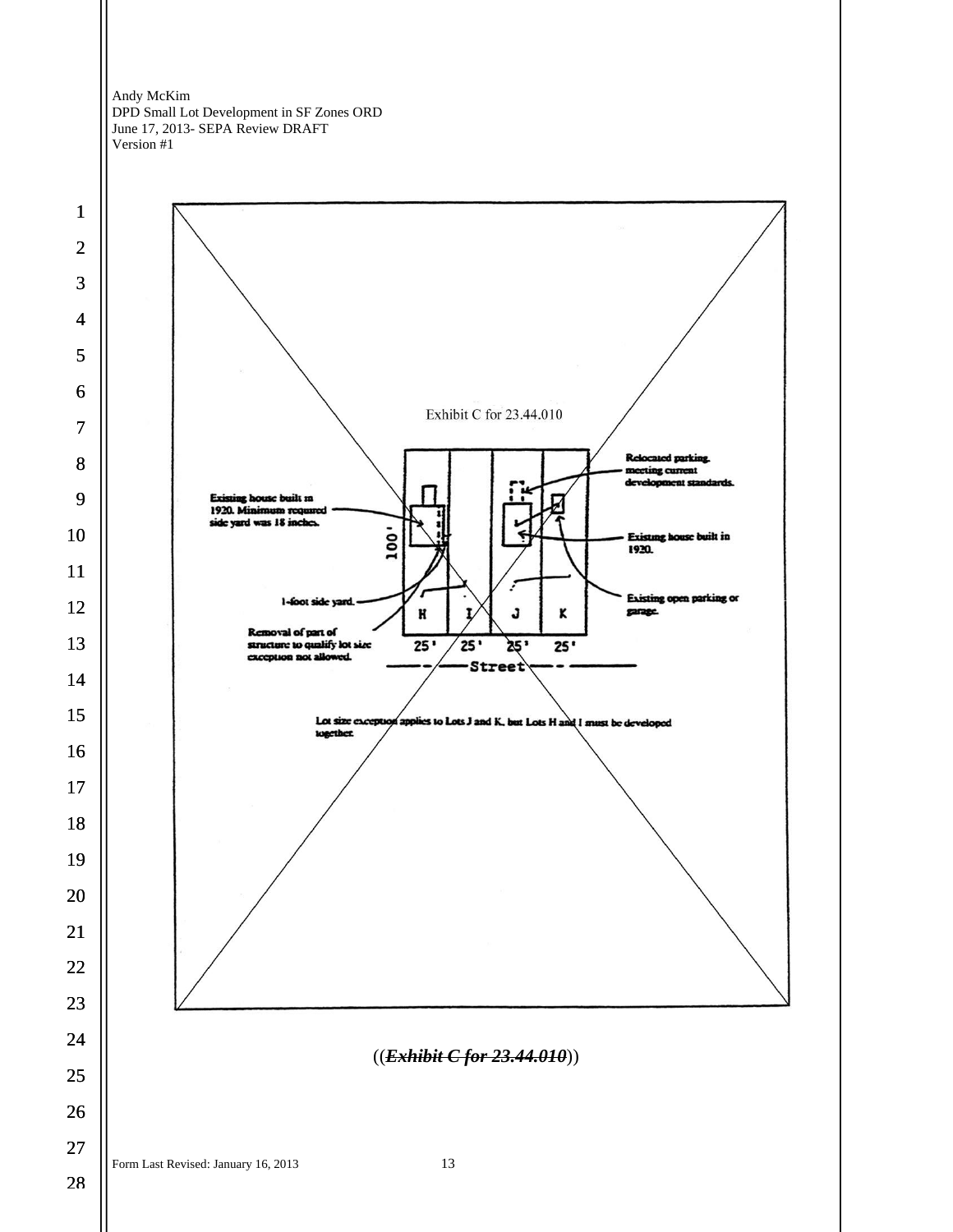| $\mathbf{1}$   | Section 4. Section 23.44.012 of the Seattle Municipal Code, last amended by Ordinance                 |  |  |
|----------------|-------------------------------------------------------------------------------------------------------|--|--|
| $\overline{2}$ | 123978, is amended as follows:                                                                        |  |  |
| 3              | 23.44.012 Height $((L))$ limits                                                                       |  |  |
| 4              | A. Maximum $((H))$ height $((E))$ established $((.)$                                                  |  |  |
| 5              | 1. Except as permitted in $((S))$ subsection 23.44.041.B, and except as provided in                   |  |  |
| 6              | subsections 23.44.012.A.2 and 23.44.012.A.3, the maximum permitted height for any structure           |  |  |
| 7              | not located in a required yard is 30 feet.                                                            |  |  |
| 8              | 2. The maximum permitted height for any structure on a lot 30 feet or less in                         |  |  |
| 9              | width is 25 feet.                                                                                     |  |  |
| 10             | 3. For a lot of any width, if the area of the largest rectangle or other quadrilateral                |  |  |
| 11             | that can be drawn within the lot lines of the lot ((The maximum permitted height for any              |  |  |
| 12             | structure on a lot of any width that)) is less than $((3,750))3,200$ square feet ((that qualifies for |  |  |
| 13             | separate development according to the provisions in section 23.44.010.B.1.d)) the maximum             |  |  |
| 14             | permitted height for any structure on that lot is 22 feet, unless the structure's height is further   |  |  |
| 15             | restricted by other code provisions. Additional height may be permitted as a special exception,       |  |  |
| 16             | up to the maximum that would apply to a lot of the same width under subsection 23.44.012.A.1          |  |  |
| 17             | or 23.44.012.A.2, if both of the following criteria are met:                                          |  |  |
| 18             | a. The height of the structure is comparable to the heights of single-family                          |  |  |
| 19             | dwelling units on adjacent lots within 50 feet of the property on average, or less, and the number    |  |  |
| 20             | of stories is comparable to what is provided in those adjacent single-family dwelling units or        |  |  |
| 21             | less, unless one of the following applies:                                                            |  |  |
| 22             |                                                                                                       |  |  |
| 23             | 1) More than 20 percent of the houses on either side of the block                                     |  |  |
| 24             | are two or more stories in height; or                                                                 |  |  |
| 25             |                                                                                                       |  |  |
| 26             |                                                                                                       |  |  |
| 27             | 14<br>Form Last Revised: January 16, 2013                                                             |  |  |
| 28             |                                                                                                       |  |  |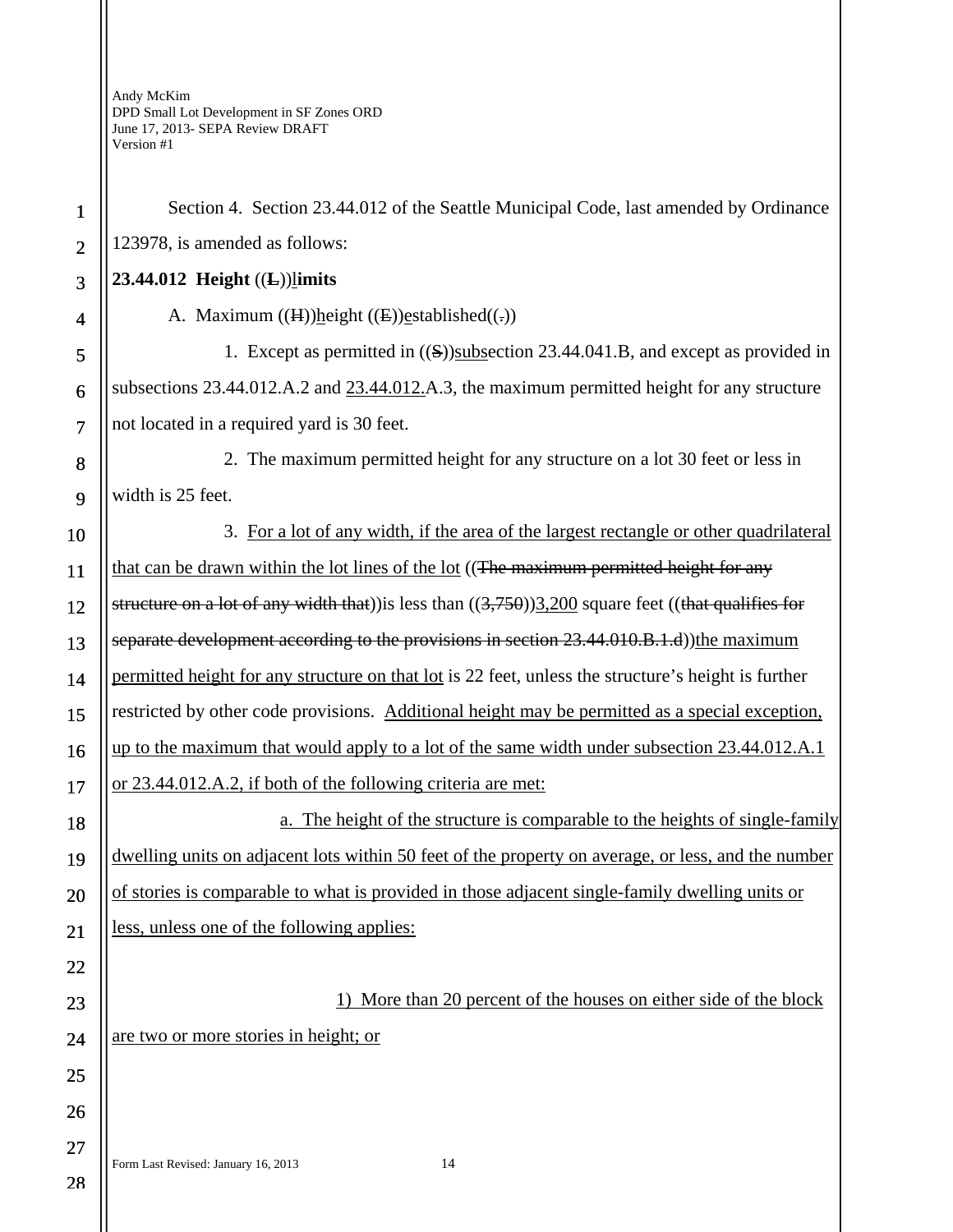| $\mathbf{1}$            | There has been a trend over the last five years within the                                          |  |
|-------------------------|-----------------------------------------------------------------------------------------------------|--|
| $\overline{2}$          | general vicinity of construction of new houses with greater height, or additions that increased the |  |
| 3                       | height of existing houses; or                                                                       |  |
| $\overline{\mathbf{4}}$ | The additional height allows for deeper setbacks from property<br>3)                                |  |
| 5                       | lines and/or reduced lot coverage, such that the impacts of the structure are less adverse than the |  |
| 6                       | impacts of a house built to the full footprint allowed by yard and lot coverage standards but       |  |
| $\overline{7}$          | limited to a height of 18 feet; or                                                                  |  |
| 8                       | Topography and vegetative cover are present such that<br>4)                                         |  |
| 9                       | additional height on the subject lot is mitigated relative to neighboring houses.                   |  |
| 10                      | b. The development is reasonably compatible with the surrounding                                    |  |
| 11                      | neighborhood and negative impacts on the surrounding neighborhood are mitigated. This               |  |
| 12                      | includes but is not limited to concerns such as location on the lot, bulk and scale, privacy,       |  |
| 13                      | shadow impacts, pedestrian environment, and preservation of trees and other vegetation,             |  |
| 14                      | however the development is not required to match the architectural style of adjacent homes.         |  |
| 15                      | 4. The method of determining structure height and lot width is detailed in                          |  |
| 16                      | Chapter 23.86, Measurements.                                                                        |  |
| 17                      | B. Pitched $((R))$ roofs. The ridge of a pitched roof on a principal structure may extend up        |  |
| 18                      | to $((\text{five}(\cdot))5(())$ feet above the maximum height limit, as determined under subsection |  |
| 19                      | 23.44.012.A above. All parts of the roof above the height limit must be pitched at a rate of not    |  |
| 20                      | less than 4:12 (Exhibit A for 23.44.012). No portion of a shed roof, except on a dormer, shall be   |  |
| 21                      | permitted to extend beyond the maximum height limit, as determined under subsection                 |  |
| 22                      | 23.44.012.A above. Roof forms including but not limited to barreled and domed roofs may be          |  |
| 23                      | allowed under this subsection 23.44.012.B if the Director determines that the roof form remains     |  |
| 24                      | within the massing of a pitched roof form such as a gable or gambrel roof that would otherwise      |  |
| 25                      | be allowed by this subsection 23.44.012.B (Exhibit B for 23.44.012).                                |  |
| 26                      |                                                                                                     |  |
| 27                      |                                                                                                     |  |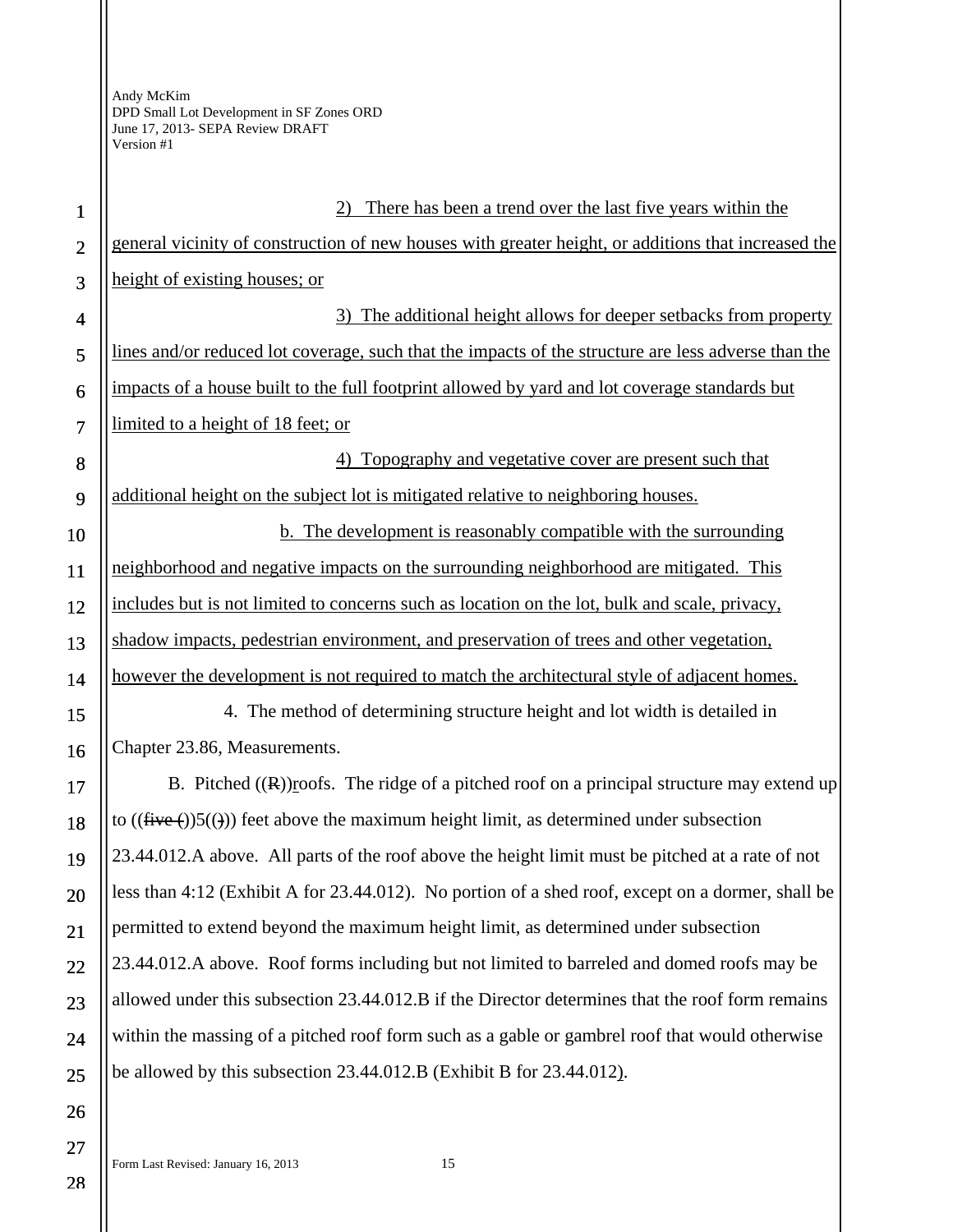Section 5. Section 23.84A.024 of the Seattle Municipal Code, last amended by Ordinance 123913, is amended as follows:

**23.84A.024 "L"** 

\* \* \*

\* \* \*

"Lot" means, except for the purposes of a TDR sending lot for Landmark TDR or housing TDR, a sending lot for South Downtown Historic TDR or South Downtown Historic TDP, and a sending lot for open space TDR, ((one or more platted or unplatted)) a parcel((s)) of land that qualifies for separate development or has been separately developed. A lot is the unit to which the development standards or each zone are typically applied. A lot must abut( $(\frac{time}{})$ ) upon and be accessible from a private or public street sufficiently improved for vehicle travel or abut((ting)) upon and be accessible from an exclusive, unobstructed permanent access easement. A lot may not be divided by a street or alley (Exhibit A for 23.84A.024).

1. For purposes of a TDR sending lot for Landmark TDR, "lot" means the parcel described in the ordinance approving controls for the sending lot.

2. For purposes of a sending lot for housing TDR, "lot" means the smallest parcel or combination of contiguous parcels, as described in the County real property records at any time after January 4, 1993, that contain the structure or structures that make the TDR eligible for transfer.

3. For purposes of a sending lot for South Downtown Historic TDR or South Downtown Historic TDP, "lot" means the smallest parcel or combination of contiguous parcels, as described in the County real property records at any time after March 31, 2011, that contain the contributing structure or structures that make the TDR or TDP eligible for transfer.

4. For purposes of a sending lot for open space TDR, the definition of lot in Section 23.49.017 applies.

Form Last Revised: January 16, 2013 16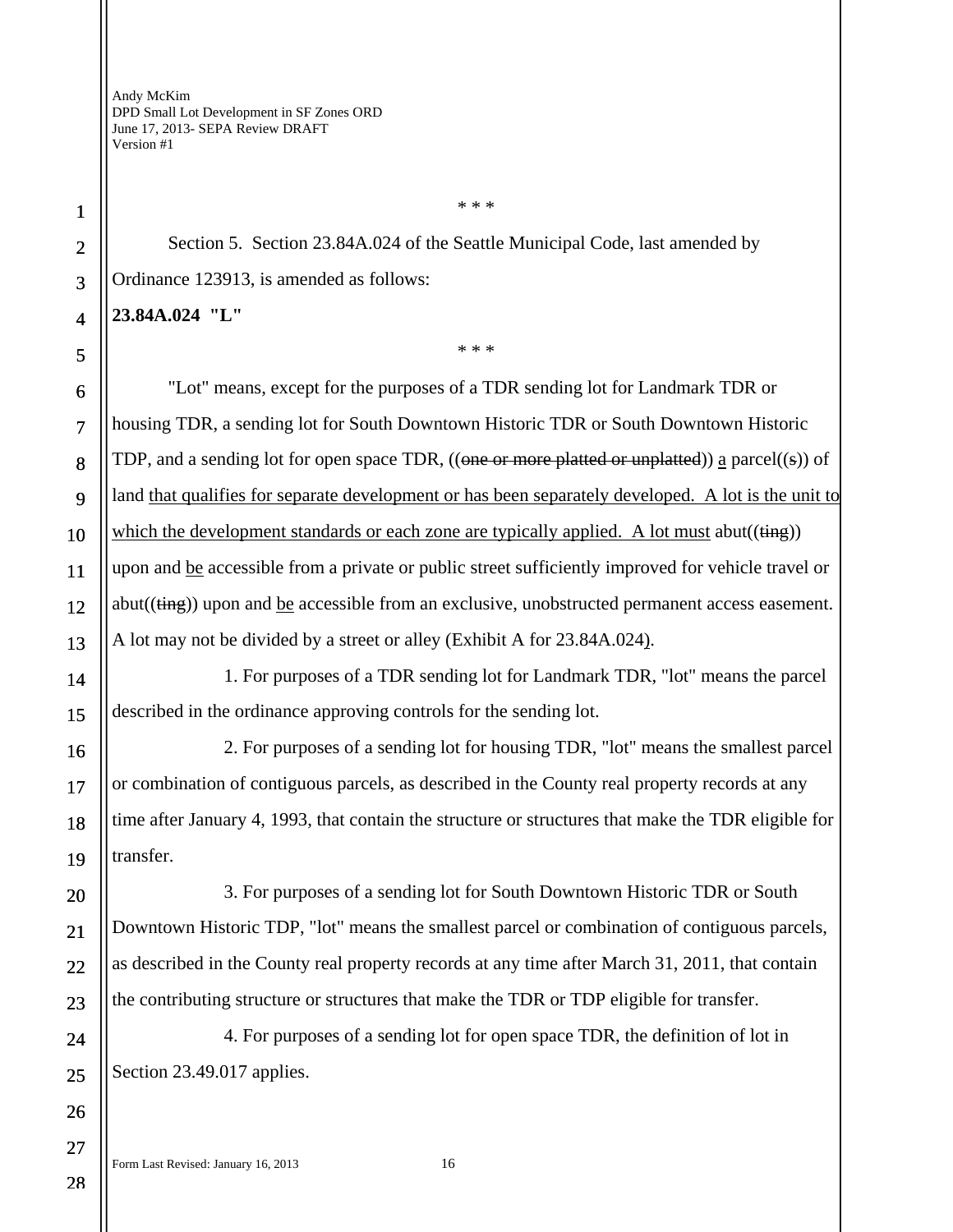"Lot line, front" means, in the case of ((an interior)) a lot with frontage on a single street, the lot line separating the lot from the street, and in the case of a  $((\overline{\text{corner}}))$ lot with frontage on more than one street, other than a through lot, the lot line separating the lot from any abutting street, provided the other lot line(s) that abut streets are considered to be side street lot line(s). In the case of a through lot, the lot lines separating the lot from the streets that are parallel or within 15 degrees of parallel to each other are both front lines. For new development on a lot with no street frontage, the front lot line shall be the lot line designated by the project applicant in accordance with Section 23.86.010. If the area of the front yard based on a front lot line determined according to this definition is less than 20 percent of the total lot area and also less than 1,000 square feet in area, the Director may require that a different lot line be designated as the front lot line in order to provide structural setbacks, building separations and open space more consistent with those of other lots in the vicinity. \* \* \* Section 6. Section 23.84A.046 of the Seattle Municipal Code, last amended by Ordinance 122311, is amended as follows: **23.84A.046 "Y"**  \* \* \* "Yard, front" means an area from the ground upward between the side lot lines of a lot, extending from the front lot line to a line on the lot parallel to the front lot line, the horizontal depth of which is specified for each zone. In addition, the front yard includes all portions of the lot that are within the specified distance from the street along which the front lot line extends, even if separated from the street by an intervening lot. In the case of an irregularly-shaped lot, the front yard shall be a portion of the property determined according to subsection 23.86.010.B.

\* \* \*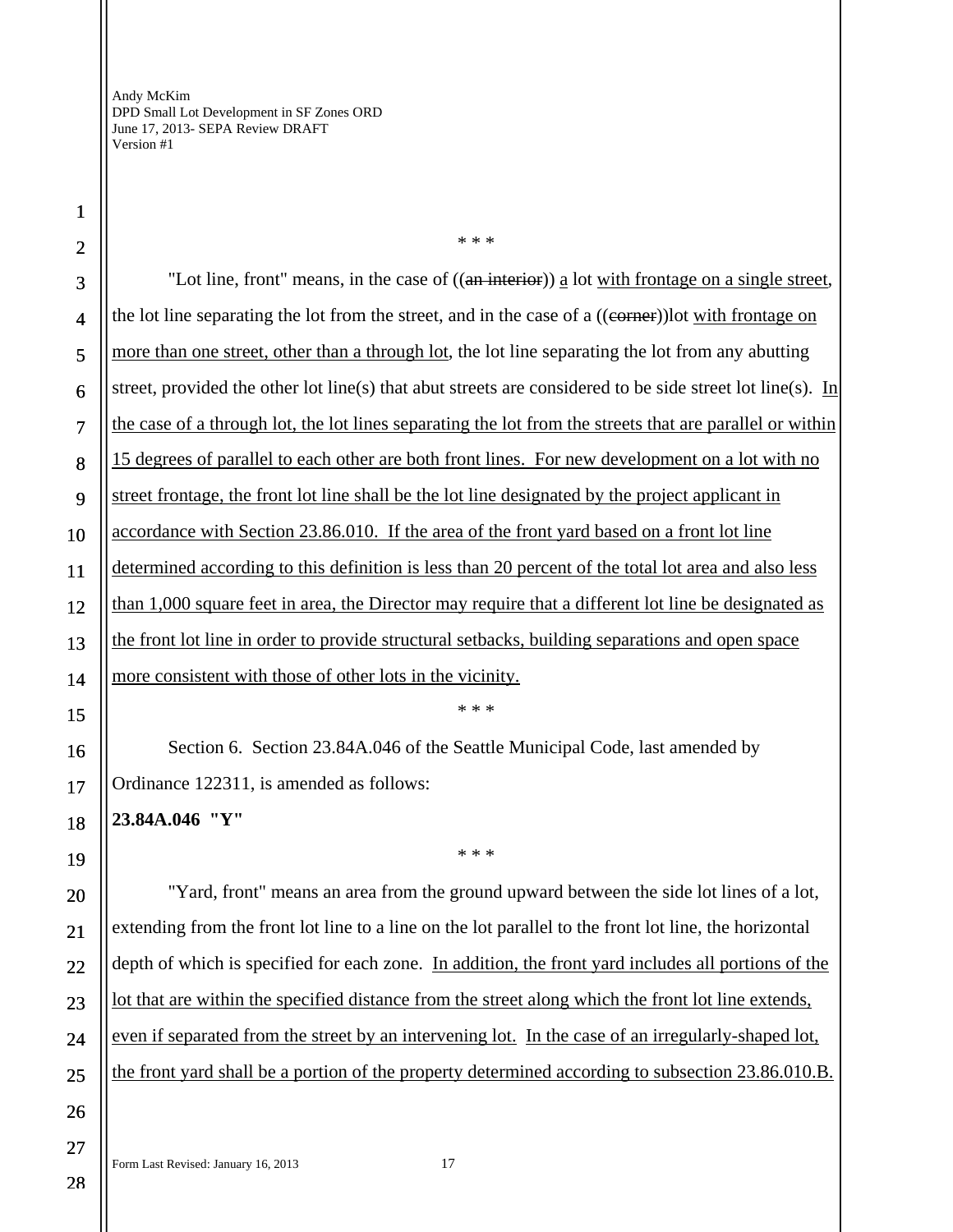1 2

3

4

5

6

7

8

9

10

11

12

13

14

15

16

17

18

"Yard, rear" means an area from the ground upward between the side lot lines of a lot, extending from the rear lot line to a line on the lot parallel to the rear lot line, the horizontal depth of which is specified for each zone. In the case of an irregularly-shaped lot, the rear yard shall be a portion of the property adjacent to the rear lot line, determined according to subsection 23.86.010.C.

Section 7. Section 23.86.010 of the Seattle Municipal Code, last amended by Ordinance 123046, is amended as follows:

\* \* \*

## **23.86.010 Yards**

A. Measuring  $((R))$ required  $((Y))$  yards. Required yard dimensions shall be horizontal distances, measured perpendicular to the appropriate lot lines (Exhibit A for  $23.86.010(\text{(A)})$ ). For lots with no street frontage, the applicant may designate the front lot line provided that under the resulting orientation, the area of the front yard is at least 20 percent of the area of the lot, or 1,000 square feet, whichever is less. If a lot with frontage on more than one street is developed with an existing principal structure, the presumed orientation of the lot for the purpose of yard standards shall be the orientation under which the existing structure is most conforming to current yard standards.

19

20

21

22

23

24

25

26

27

28

\* \* \*

Section 8. This ordinance shall take effect and be in force 30 days after its approval by the Mayor, but if not approved and returned by the Mayor within ten days after presentation, it shall take effect as provided by Seattle Municipal Code Section 1.04.020.